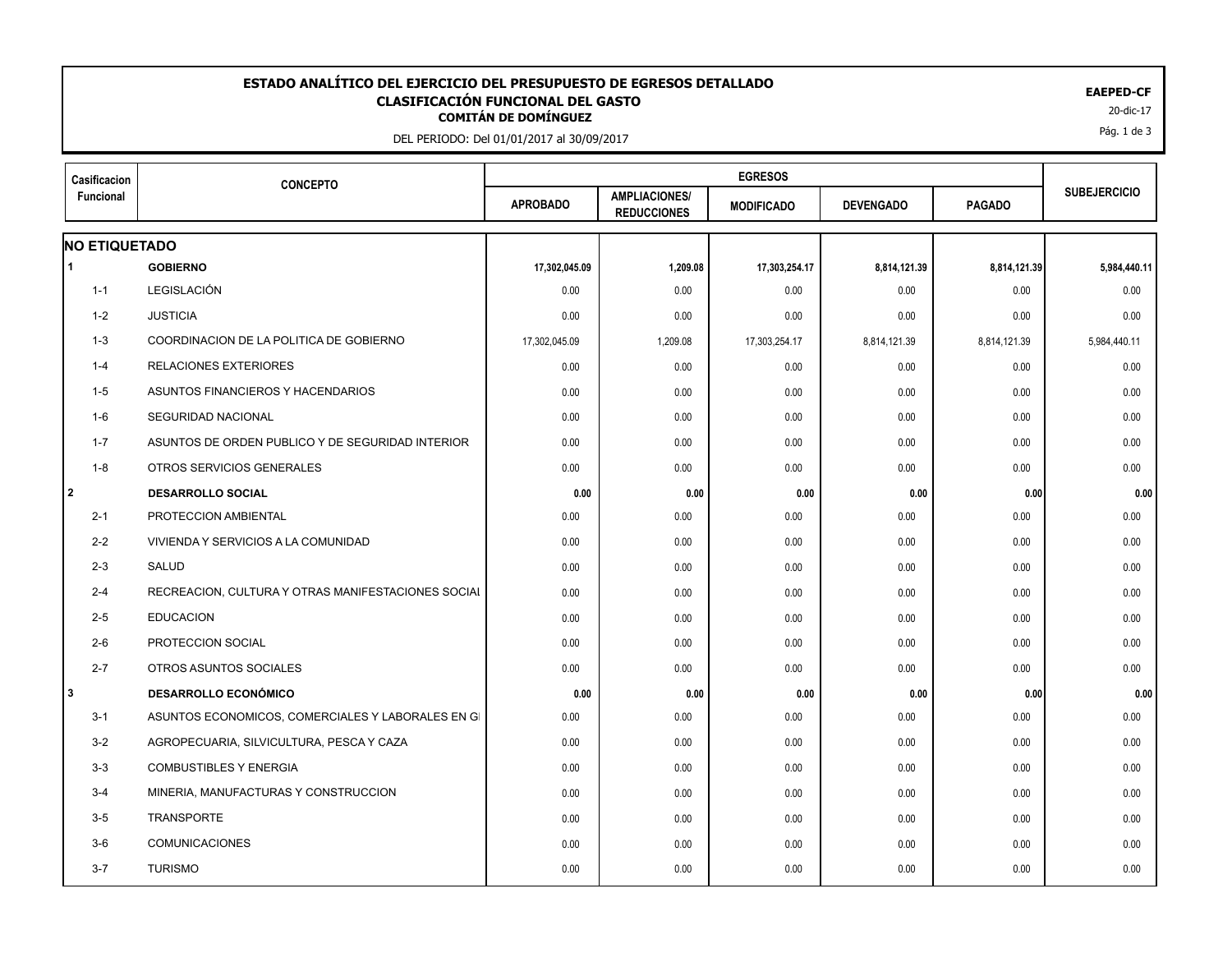## EAEPED-CF<br>**CLASIFICACIÓN FUNCIONAL DEL GASTO**<br>20-dic-17 <sup>20-dic-17</sup> **ESTADO ANALÍTICO DEL EJERCICIO DEL PRESUPUESTO DE EGRESOS DETALLADO EAEPED-CF CLASIFICACIÓN FUNCIONAL DEL GASTO**

DEL PERIODO: Del 01/01/2017 al 30/09/2017

| Casificacion      | <b>CONCEPTO</b>                                     | <b>EGRESOS</b>  |                                            |                   |                  |               |                     |
|-------------------|-----------------------------------------------------|-----------------|--------------------------------------------|-------------------|------------------|---------------|---------------------|
| Funcional         |                                                     | <b>APROBADO</b> | <b>AMPLIACIONES/</b><br><b>REDUCCIONES</b> | <b>MODIFICADO</b> | <b>DEVENGADO</b> | <b>PAGADO</b> | <b>SUBEJERCICIO</b> |
| $3 - 8$           | CIENCIA, TECNOLOGIA E INNOVACION                    | 0.00            | 0.00                                       | 0.00              | 0.00             | 0.00          | 0.00                |
| $3-9$             | OTRAS INDUSTRIAS Y OTROS ASUNTOS ECONOMICOS         | 0.00            | 0.00                                       | 0.00              | 0.00             | 0.00          | 0.00                |
| l 4               | OTRAS NO CLASIFICADAS EN FUNCIONES ANTERIORES       | 0.00            | 0.00                                       | 0.00              | 0.00             | 0.00          | 0.00                |
| $4 - 1$           | TRANSACCIONES DE LA DEUDA PUBLICA / COSTO FINANCIER | 0.00            | 0.00                                       | 0.00              | 0.00             | 0.00          | 0.00                |
| $4 - 2$           | TRANSFERENCIAS, PARTICIPACIONES Y APORTACIONES ENT  | 0.00            | 0.00                                       | 0.00              | 0.00             | 0.00          | 0.00                |
| $4 - 3$           | SANEAMIENTO DEL SISTEMA FINANCIERO                  | 0.00            | 0.00                                       | 0.00              | 0.00             | 0.00          | 0.00                |
| $4 - 4$           | ADEUDOS DE EJERCICIOS FISCALES ANTERIORES           | 0.00            | 0.00                                       | 0.00              | 0.00             | 0.00          | 0.00                |
| <b>ETIQUETADO</b> |                                                     |                 |                                            |                   |                  |               |                     |
| -1                | <b>GOBIERNO</b>                                     | 0.00            | 0.00                                       | 0.00              | 0.00             | 0.00          | 0.00                |
| $1 - 1$           | LEGISLACIÓN                                         | 0.00            | 0.00                                       | 0.00              | 0.00             | 0.00          | 0.00                |
| 1-2               | <b>JUSTICIA</b>                                     | 0.00            | 0.00                                       | 0.00              | 0.00             | 0.00          | 0.00                |
| $1 - 3$           | COORDINACION DE LA POLITICA DE GOBIERNO             | 0.00            | 0.00                                       | 0.00              | 0.00             | 0.00          | 0.00                |
| $1 - 4$           | <b>RELACIONES EXTERIORES</b>                        | 0.00            | 0.00                                       | 0.00              | 0.00             | 0.00          | 0.00                |
| 1-5               | ASUNTOS FINANCIEROS Y HACENDARIOS                   | 0.00            | 0.00                                       | 0.00              | 0.00             | 0.00          | 0.00                |
| 1-6               | SEGURIDAD NACIONAL                                  | 0.00            | 0.00                                       | 0.00              | 0.00             | 0.00          | 0.00                |
| $1 - 7$           | ASUNTOS DE ORDEN PUBLICO Y DE SEGURIDAD INTERIOR    | 0.00            | 0.00                                       | 0.00              | 0.00             | 0.00          | 0.00                |
| $1 - 8$           | OTROS SERVICIOS GENERALES                           | 0.00            | 0.00                                       | 0.00              | 0.00             | 0.00          | 0.00                |
| l 2               | <b>DESARROLLO SOCIAL</b>                            | 0.00            | 0.00                                       | 0.00              | 0.00             | 0.00          | 0.00                |
| $2 - 1$           | PROTECCION AMBIENTAL                                | 0.00            | 0.00                                       | 0.00              | 0.00             | 0.00          | 0.00                |
| $2 - 2$           | VIVIENDA Y SERVICIOS A LA COMUNIDAD                 | 0.00            | 0.00                                       | 0.00              | 0.00             | 0.00          | 0.00                |
| $2 - 3$           | SALUD                                               | 0.00            | 0.00                                       | 0.00              | 0.00             | 0.00          | 0.00                |
| $2 - 4$           | RECREACION, CULTURA Y OTRAS MANIFESTACIONES SOCIAL  | 0.00            | 0.00                                       | 0.00              | 0.00             | 0.00          | 0.00                |
| $2 - 5$           | <b>EDUCACION</b>                                    | 0.00            | 0.00                                       | 0.00              | 0.00             | 0.00          | 0.00                |
| $2-6$             | PROTECCION SOCIAL                                   | 0.00            | 0.00                                       | 0.00              | 0.00             | 0.00          | 0.00                |
| $2 - 7$           | OTROS ASUNTOS SOCIALES                              | 0.00            | 0.00                                       | 0.00              | 0.00             | 0.00          | 0.00                |
|                   |                                                     |                 |                                            |                   |                  |               |                     |

Pág. 2 de 3